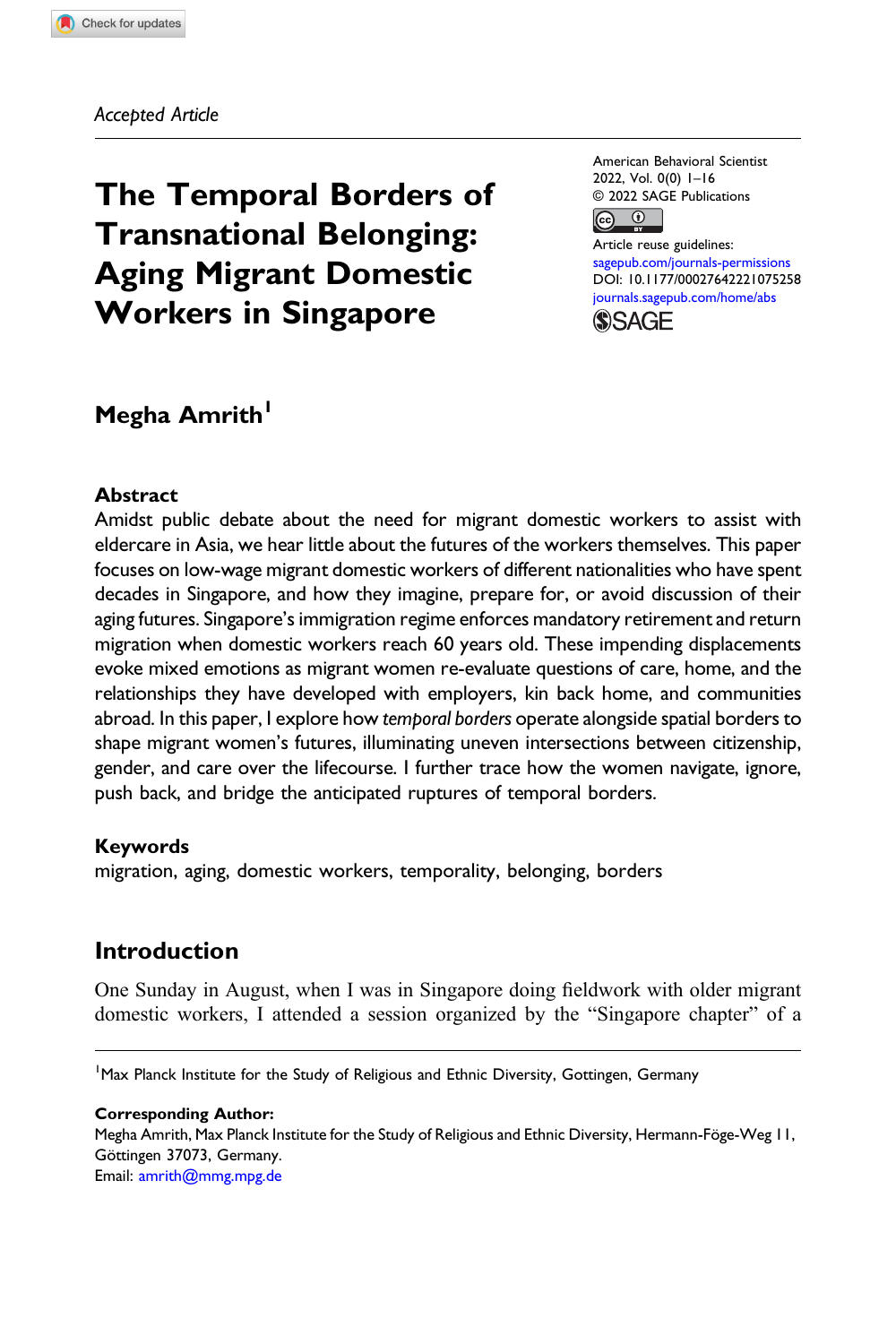Philippines-based co-operative on "return and reintegration" for overseas Filipino workers. It was well-attended by domestic workers preparing for a "successful" return to the Philippines. In the PowerPoint slides prepared for this session, a typology of return<sup>[1](#page-13-0)</sup> was displayed: "return of failure", "return of retirement," and "return of innovation," with a unanimous preference among the participants for the third option. The prospect of returning home at retirement, having spent the majority of one's laboring years abroad away from family, was not one that many wanted to admit to. Nevertheless, a number of women sitting in the room that Sunday were in fact approaching "retirement age," having spent much of their adult lives working abroad on temporary contracts and anticipating returns to their hometowns. Return, however, is not a straightforward process, with many migrant women harboring deep-seated anxieties about this transition having spent decades abroad engaged in diverse practices of home and place-making.

There are nearly  $250,000^2$  $250,000^2$  migrant domestic workers from the wider Asian region in Singapore who contribute to the everyday sustenance and reproduction of Singaporean households. Their labor is central to the provision of care, including eldercare, as the Singapore state relies increasingly on migrant domestic workers to provide home-based care for its aging population [\(Huang et al., 2012;](#page-14-0) [Ho & Huang, 2018](#page-14-1)). Yet little attention has been granted to the aging experiences and futures of migrant domestic workers and carers themselves. There are widely held assumptions in Singapore that domestic workers tend to be younger, only there "temporarily" and that their aging concerns will be dealt with in their countries of origin by the respective states and/or by migrants and their families, somewhere in the distant future. Such assumptions around their temporariness, however, do not acknowledge that some migrants may spend decades abroad contributing their labor.

This paper focuses on an older generation of low-wage migrant domestic workers from countries such as the Philippines, Indonesia, Sri Lanka and India who have worked in Singapore for 20 to 30 years. Domestic workers arrive in Singapore on the most restrictive visa known as the "work permit," which offers a temporary but renewable 2-year contract. Under this permit, domestic workers live in their employers' homes, have 1 day off per week (or sometimes fortnight or month), and are not allowed to bring their families to Singapore. Migrant domestic workers are structurally, socially, and spatially excluded from many aspects of everyday life ([Yeoh et al., 2020](#page-15-0)). For example, they often experience isolation in their employers' households; face stigma for the work they do; are excluded from national schemes such as the "Central Provident Fund" (CPF) savings and pension scheme ([Dodgson, 2016\)](#page-14-2); and are barred from marrying Singapore citizens.<sup>[3](#page-13-2)</sup> In spite of the many restrictions that they face, some domestic workers prolong their stays in Singapore over long periods of time by continually renewing their 2-year contracts. As this paper will demonstrate, there are economic, social, and affective reasons why migrant women stay on, a number of them having developed a sense of home and belonging in Singapore. In spite of the aforementioned policies that attempt to keep them separate from the local population, the categories of "migrant" and "local" blend into one another in everyday practice,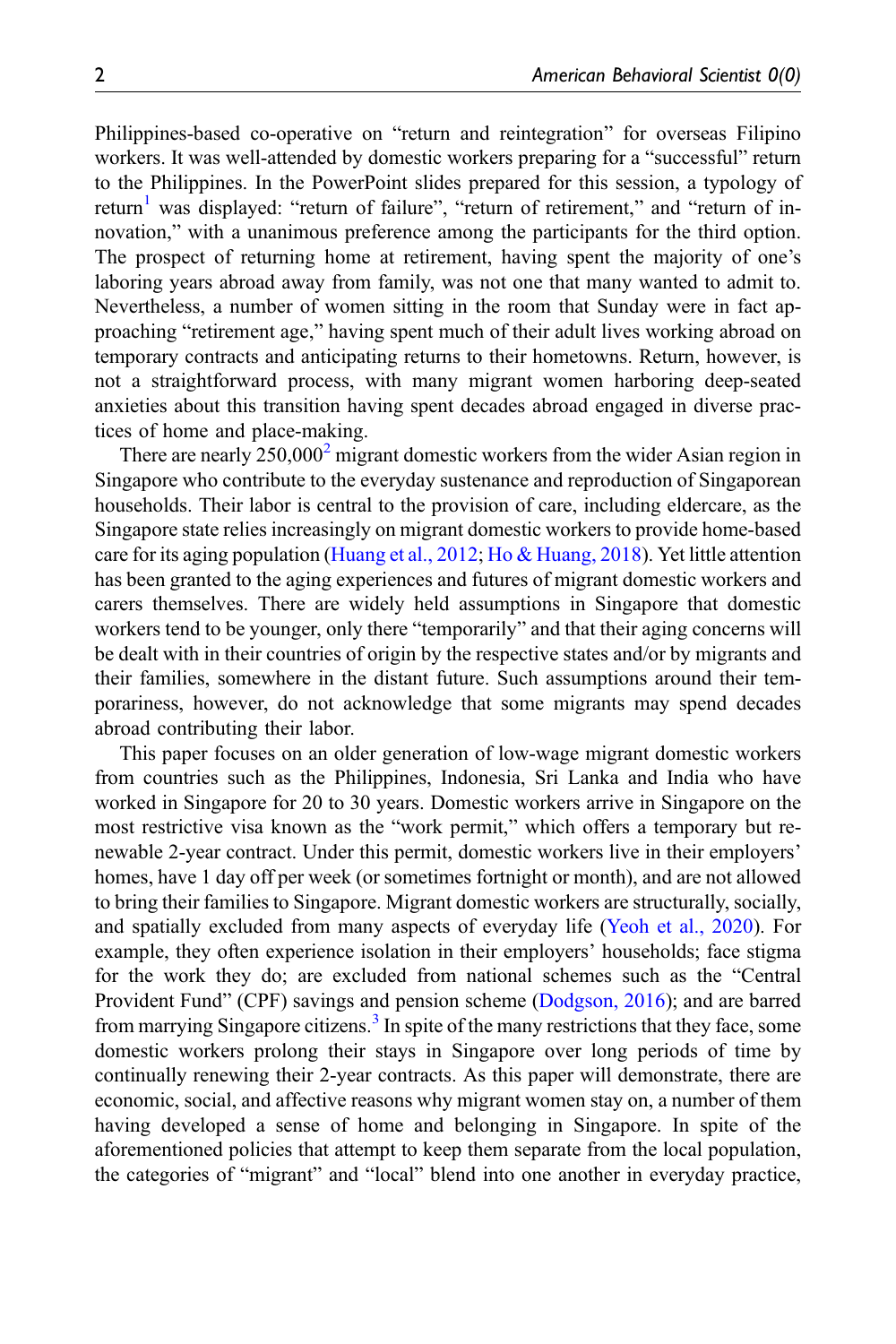with migrant women establishing close connections to local families and communities. The state-mandated retirement age for migrant domestic workers, however, is  $60<sup>4</sup>$  $60<sup>4</sup>$  $60<sup>4</sup>$  after which, renewals are evaluated on a case-by-case basis, contingent on clearing a medical check-up and employers making a case for their "indispensability." As the Singapore state denies them long-term residence and citizenship rights, retirement necessitates return to their countries of origin.

This paper develops the concept of *temporal borders*<sup>[5](#page-13-4)</sup> to make sense of the critical juncture of retirement and return that emerges at the intersection of older age, gender, and citizenship. Temporal borders here refer to the idea that (return) migration journeys are not only about crossing spatial or physical borders but also crossing temporal ones at a particular moment in the lifecourse that marks a transition from present lives abroad to future lives elsewhere. The temporal border is first and foremost determined by the state's institutional definition of a chronological retirement age, which places a "time limit" on their right to remain abroad. It is sometimes marked by the perceived frailty of migrant women's aging bodies whose presence in the state is contingent on "good health," being "fit" enough to work and not being a "burden" to the state. Migrants' own understandings of older-age and life transitions, however, are not always aligned with the rigid notions of chronological age, life stages, and bodily capacities on which such temporal borders are based ([Amrith, 2021b\)](#page-13-5). As I will argue, there is still room for migrant women (as well as their employers and migrants' kin) to maneuver around the timing of these borders, as they anticipate, negotiate, and delay the "end" of their transnational lives. In this process, migrant women also begin to imagine and plan for their own aging futures.

Temporal borders are felt acutely by low-waged older migrants, as they are not accorded the privilege to adopt strategies of "flexible citizenship" [\(Ong, 1999\)](#page-15-1) that enable them to easily surpass these borders, nor do they have the option to easily migrate onward to other countries or qualify for re-employment due to their age. The paper first outlines the specificities of restrictive immigration and citizenship regimes toward "temporary" aging migrant labor and what this experience of aging in states of temporariness can contribute to our conceptual understandings of aging, migration, and transnational belonging over the lifecourse. It then moves on to explore the different ways through which migrant women push back the temporal border and delay return, something they negotiate with their families back home, as well as with employers in Singapore. This enables them to pursue projects of self-making, while also allowing them to dwell in the familiar space of everyday routines. The forms of belonging that domestic workers cultivate are constituted by kinship, friendship, engagements with wider moral communities, and with strangers. They further delay return because, in spite of life-long projects investing in the education of their children and building houses "back home," their relationships with kin have shifted over the years. Yet at a certain point, migrant women come up against the apparent non-negotiability of the temporal border when their bodies are deemed "too old." Last, the paper explores how migrant domestic workers begin to transcend the limits of temporal borders by coming up with innovative retirement plans, directing their attention to projects of self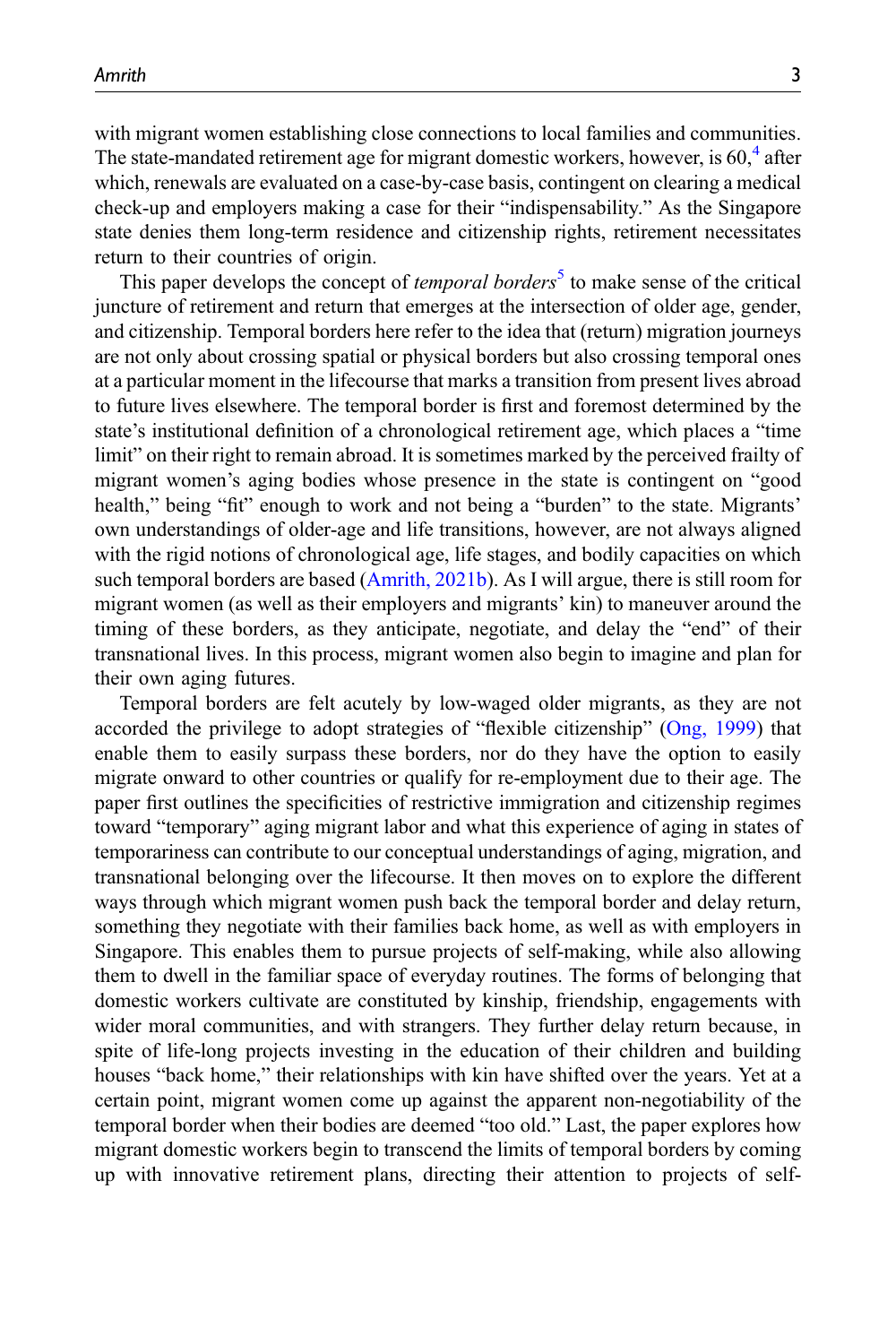transformation, or living purposefully and morally in the present as a means to ensure, following a more spiritual logic, their wellbeing and ongoing connectedness with the world in later life.

## Aging Futures for "Temporary" Migrant Women

Scholarly explorations of return among aging labor migrants have importantly highlighted how migrants navigate transnational care arrangements, complex relationships to their homelands and kin, and practical matters of welfare (such as pensions and health care) in the later stages of their lives (Walsh & Näre, 2017; [Hunter, 2018\)](#page-14-3). For Turkish migrants in Germany and Austria (who were once seen as temporary "guest workers" but later obtained long-term residency rights), for instance, belonging is a continuous project that must be negotiated over the lifecourse in both the country of settlement and the country of origin, creating a sense of ambivalence on where to spend their later life years [\(Palmberger, 2019\)](#page-15-3). Nevertheless, there remains an element of choice (however constrained these choices may be), as migrants travel back and forth, weighing up the possibilities of aging "here" and/or "there" ([Baykara-Krumme, 2013\)](#page-14-4). However, my study of older migrant domestic workers in Singapore suggests differently, since migrants can neither obtain long-term residency rights, nor can they choose between moving back and forth in older age.

There are intersectional classed, racialized and gendered specificities to consider when analyzing the experiences of "compulsory return" ([Killias, 2018:](#page-14-5) 8) in the context of (a) large-scale state-sponsored labor migration regimes which profit from the remittances and labor of migrant workers, and (b) of transnational care workers whose mobilities have been monitored and constrained by sending and receiving state policies and discourses which construct migrant womens' bodies as working bodies, while overlooking their social and intimate lives (Bélanger & Silvey, 2019). Only recently are we paying greater attention to the aging experiences of low-waged migrants from the Global South who have long worked under conditions of precarity ([Parreñas, 2015;](#page-15-4) [Silvey & Parreñas, 2020\)](#page-15-5). Since the 1970s and 1980s, contract migrant workers have gone abroad to work within exploitative migration and labor regimes in Asia and the Gulf States that keep them outside of residency, citizenship and social protection schemes ([Kaur, 2010;](#page-14-7) [Yeoh et al., 2020\)](#page-15-0). Laborsending states such as the Philippines which has promoted the out-migration of its citizens under the rubric of its "labor export policy" since the 1970s, are now facing the question of how its aging citizens will fare upon return ([Guevarra, 2009](#page-14-8); [Pido,](#page-15-6) [2017](#page-15-6)). While the country's social security system mandates contributions from migrant workers, the pension payments only cover minimal subsistence, leading to a proliferation of financial literacy and reintegration programs for soon-to-be returnees like the one described at the opening of this paper run by state agencies, cooperatives, and NGOs ([Pido, 2017\)](#page-15-6). In other sending countries, returning domestic workers are even worse off as there are no specifically transnational pension schemes available to them. Meanwhile, receiving states such as Singapore do not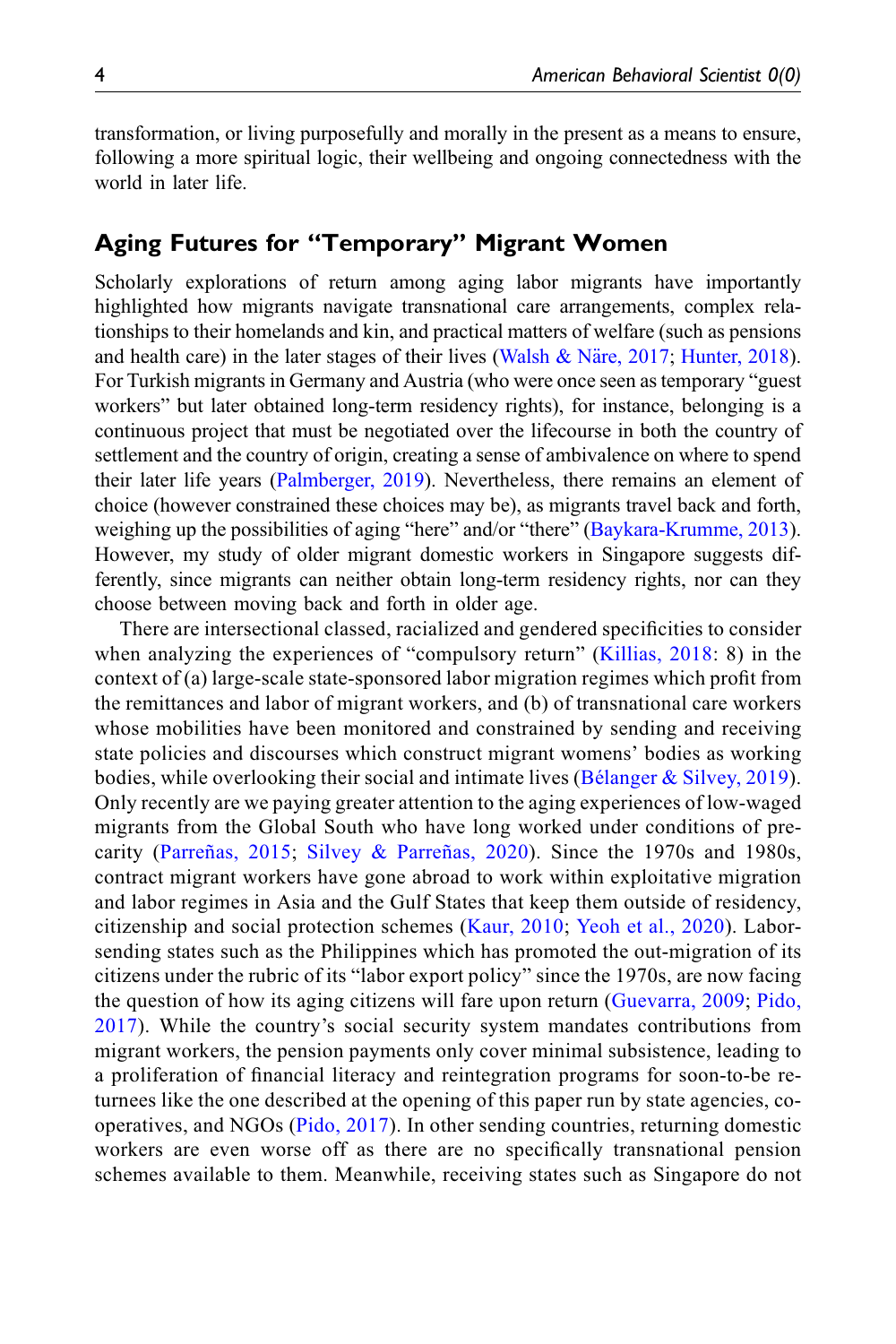make provisions for migrants' old-age care, despite their long years of work ([Dodgson, 2016](#page-14-2)).

The simplistic logic underlying temporary migration regimes is that migrants work abroad for a temporary period to support their families and then return home. Yet migrants' notions of home and practices of belonging are far more complex. Nicole [Constable \(1999\),](#page-14-9) in her study of Filipina migrant women in Hong Kong, for example, detailed how the meaning of "home" was plural and contradictory for these women, incorporating dimensions of their lives in both Hong Kong—linked to ideas about freedom and becoming—and the Philippines, the place of kinship ties, love and obligations. If one can imagine these women 20 years later, it may not be that surprising to find them still working abroad, their returns postponed and notions of home even more layered. Migrants' cosmopolitan encounters and relationships abroad, cultivated over many years, further complicate binary notions of home ([Johnson & Werbner, 2010;](#page-14-10) [Palmberger, 2019](#page-15-3); [Vogel, 2020](#page-15-7)).

A lifecourse perspective on migration thus demonstrates how migrants' subjective orientations and temporal horizons shift over time [\(Amrith, 2021a;](#page-13-6) [Boccagni, 2017\)](#page-14-11). Coe'[s \(2016:](#page-14-12) 38) point that migration is a "transtemporal" as well as "translocal" process is fitting as migrant women experience significant moral and affective dislocations over space *and time* that they are not always prepared to confront, particularly when approaching and anticipating the temporal borders ahead of them, as the ethnographic data in this paper will demonstrate. Nancy Munn's (cited in [Coe, 2016:](#page-14-12) 44) argument that time serves as "a medium of hierarchic power and governance" is also apt in illuminating how the state uses temporal borders to determine the limits of a migrant's right to dwell in its territory. As this paper argues, these state-based ideas about time and place do not necessarily correspond with migrants' own practices and emotions.

As migrant domestic workers approach the temporal borders that threaten to rupture their more fluid understandings of place and belonging, they begin to imagine, prepare for, or sometimes avoid discussion of their aging futures. As Arjun [Appadurai \(2013\)](#page-13-7) argues, anticipation is a key pillar in the making of cultural futures, a state of being and of action that is oriented to containing the uncertainties of the future. Thus, as migrant women anticipate the temporal border, (near) future concerns about retirement and return come to implicitly or explicitly occupy the everyday present ([Anderson, 2010;](#page-13-8) [Crivello, 2015\)](#page-14-13)

#### Methods

This paper's methodological and analytical focus on an older generation of domestic workers, namely, those in "middle" and "late-middle-age," offers a unique vantage point for understanding these spaces of anticipation. As [Lulle \(2018\)](#page-15-8) argues, research with middle-aged migrant women living in a "pre-retirement" time can offer insights into how they restructure their lives and seek out new experiences as they age, while also illuminating the effects of gender and age-related power relations. Following a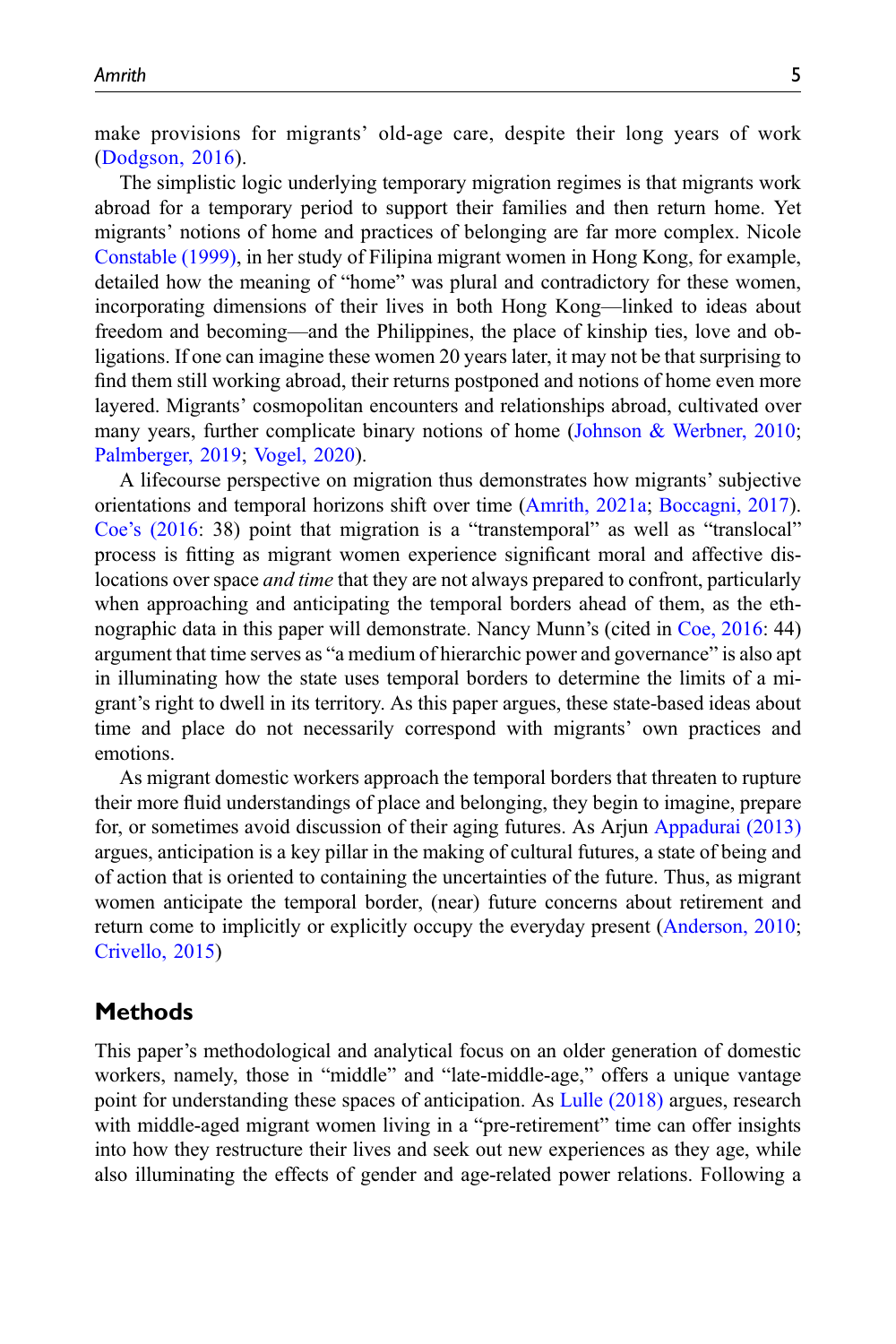lifecourse perspective, this study does not adhere to strictly defined notions of chronological age or life stages [\(Johnson-Hanks, 2002\)](#page-14-14), but takes a more fluid, relational, and contextual approach to transitions that pay close attention to the interactions between migrant women's own subjective notions of age and employer- and state-based framings of age.

This article draws on ongoing ethnographic research since 2018, including 50 indepth interviews with migrant domestic workers of different nationalities, primarily from the Philippines, but also Indonesia, India, and Sri Lanka, as well as with policy officers, co-operative and NGO representatives.<sup>[6](#page-13-9)</sup> The women quoted in this article are between the ages of 48 and 68, and have been living and working in Singapore for 18–35 years. I made initial contact with domestic workers through local NGOs and migrant community organizations, at skills courses and via an online Facebook group for domestic workers. Some of the domestic workers then introduced me to friends and acquaintances (who did not necessarily share the same social spaces) who had been in Singapore, in their estimation, for a "long time." The interviews were complemented by regular encounters, informal conversations, and ethnographic observations in spaces where domestic workers socialize, such as shopping malls, religious spaces, a domestic workers' clubhouse, at the decks of public housing blocks, parks, Sunday classes and online platforms. We talked about their early days in Singapore, their religious and social lives, their important relationships, aspirations for the future, and on how their experiences have shifted over time. I found that women quite openly and candidly shared their long-term experiences of living in Singapore, and their feelings about their relationships with employers, kin, friends, spouses, and lovers. This was especially the case with key interlocutors whom I met several times and established a rapport based on trust, after which they shared their feelings on more sensitive themes. Some women talked more concretely about the "future" and "retirement," while others spoke in more vague, spiritual or fatalistic terms. These contrasting ways of speaking about the future reflect how migrant women anticipate the temporal borders ahead.

#### Making Claims to Belonging, Resources, and Time

In my fieldwork with older migrant domestic workers, it was common to hear them talk about their long-term dedication to the particular families for whom they work and their sense of home in Singapore. Domestic work is often regarded as an exceptional space, where the boundaries between worker and kin become blurred and where forms of labor exploitation can be easily concealed, given that domestic work in Singapore remains excluded from the labor legislation that applies to other types of labor ([Yeoh et al., 2020](#page-15-0)). Among older domestic workers, these articulations of shared kinship are heightened given the long-term nature of their relationship with a family, particularly among those who have been with a single employer for many years. This often leads to domestic workers articulating a desire to stay on in Singapore as long as possible. The trope of "long service" becomes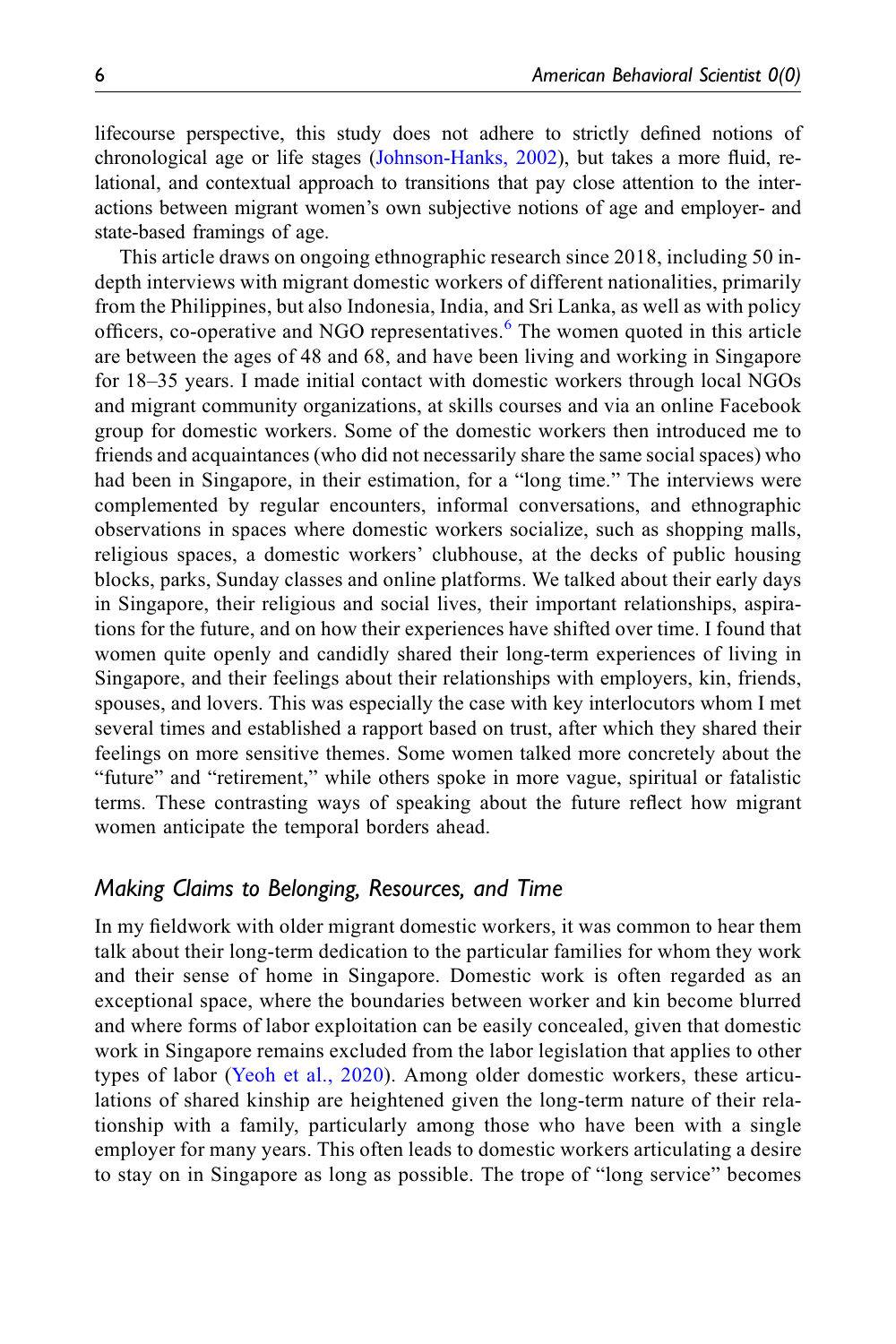deployed in competing claims to belonging, resources and time that domestic workers, their kin, and employers use to maneuver around the anticipated temporal borders.

Cristine (Cris), who just turned 50, grew up on the outskirts of Manila and has been in Singapore with the same employer for the past 28 years. She explained that her relationship with her employer "is like a sister, if I have problems, she knows about it all. Even when my marriage failed, she cried with me." In this household, she took care of her employer's son since he was 3 months old saying that "from small until now, I brought him to school every day, I taught him to be independent. The bonding is very good, he is very sweet, loves me a lot. It's just like I never gave birth to him." She also looks after her employer's elderly mother, with whom she gets along well. When we talked about what she would miss when she finally leaves Singapore, she said that she would miss this family, especially the boy. Her employer had previously tried to apply for permanent residency (PR) for her on the grounds that she is "indispensable" to the household, but Cris explained "they didn't approve it, because they say we domestic workers do not contribute anything to the economy here." Unable to push back the temporal border through permanent residency, Cris, in my interview with her, expressed hope that her contract would be extended a few more times so that she could start thinking about her future. Yet she acknowledges that she has hardly saved any money for herself, signaling new financial anxieties that will accompany her anticipation of the temporal border as she makes plans to save as much as possible for her future. She also hopes that her employer may offer her some financial support when she finishes her time with the family. Some domestic workers desire close relationships with employers as it enables them to make affective (if not contractual) claims for future support.

For some of my interlocutors, it is not only the relationships with their employers which make them want to stay on as long as possible, it is also a desire to dwell in the familiar routines of everyday life—cooking, marketing, gardening, and maintaining the household. Anna, a 65-year-old domestic worker in Singapore for 33 years, for instance, talked at length about how much she loves gardening in her employer's home. During our interview, she pulled a beautifully grown bunch of green lettuce out of her bag (that she was taking to a picnic) saying "I grew this myself, from the garden, I plant so many fruits and vegetables." She laughed, "I will stay as long as I can …. with my garden"! The daily, cyclical, repetition of domestic labor is a way through which some migrant women seek to inhabit the present and could be seen as a practice of self-care that avoids confronting the linear ruptures imposed by temporal borders.

There are some cases when domestic workers themselves plan to leave Singapore earlier to return to their kin, with the pressures to push back the temporal border coming from employers' families. Eli a 54-year-old domestic worker from Indonesia, who has worked for the same family for 16 of her 20 years in Singapore, told me how she is feeling the long years of work in her body (her back hurts when she bends), and that she would like to return to her daughters and grandchild in Indonesia to manage a small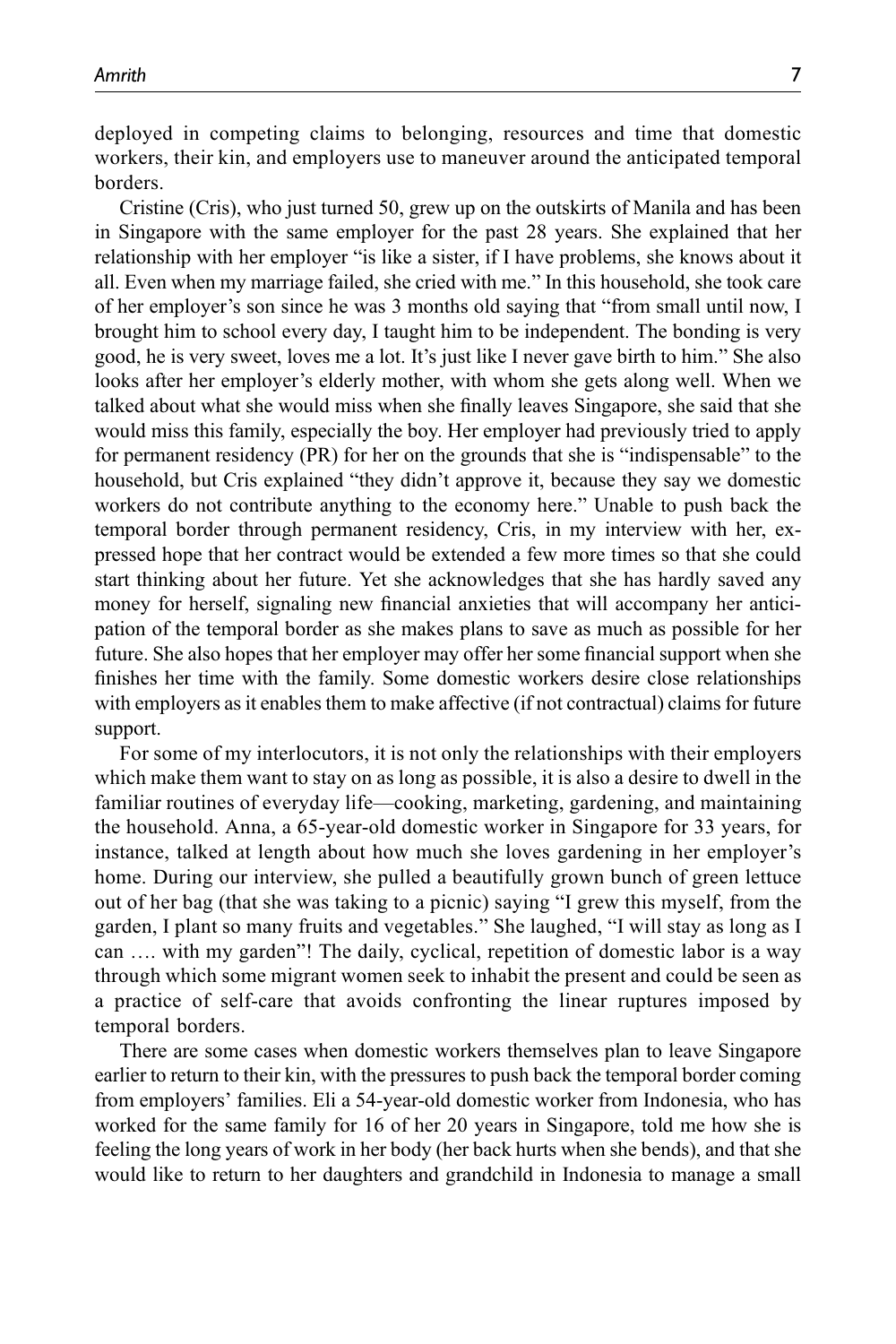coffee farm that she put some money into. She then recounted how the 14-year-old girl she has been caring for in Singapore started crying upon hearing Eli's plan to return soon: "I feel pain when I see her cry, they tell me they need me, that she will not eat anything unless I promise her that I will stay. So I said, okay, I will stay with you." Similarly, Vilma, a 58-year-old Filipina worker who has worked for the same family in Singapore for 32 years, explained, "my daughter told me, mommy, after 60 you come home, you stop. It is our turn to look after you. Then I tell my girl here, she says, auntie, how can you go back? What will you do there [in the Philippines]? At least in Singapore, you have a salary."

The competing affective claims on domestic workers by kin "back home" and employers' families abroad draw upon the long-term nature of domestic workers' migration journeys and care labor. Kin argue that their migrant relatives in Singapore have been away for too long, while employers expect domestic workers to stay on as long as they need them. Employers' pleas for domestic workers to stay on often take precedence since they play on migrant women's financial precarity and the workers' need for continued employment. In these emotionally manipulative moments, there is an expectation of long-term loyalty from the domestic worker<sup>[7](#page-13-10)</sup>, accompanied by deferring discussions of domestic workers' aging futures and the looming temporal border when their visas to work in Singapore expire. The transitions between domestic workers' presents and futures can thus be long drawn out. Migrant women's aging futures are not always clearly marked out particularly since they have to plan and anticipate futures in relation to multiple others and not only themselves [\(Coe, 2016\)](#page-14-12).

In a few situations, however, migrants' returns happened abruptly (see [Amrith,](#page-13-5) [2021b\)](#page-13-5). It is not only retirement age but also the changing financial situation of the employer, or chronic health conditions such as diabetes or high-blood pressure, which can mark the premature arrival of the temporal border, particularly for older domestic workers. As Rhea (a domestic worker in her 50s, from the Philippines), put it: "if you are over 50 already, it's difficult to transfer [to another employer]. Better to stay with your employer as long as you can"; her statement recognizes that employers tend to prefer younger and "able-bodied" workers. Nati, an Indonesian domestic worker who is 50 years old and has been in Singapore for 24 years, explained with some regret that when she was recently diagnosed with a blood-clotting condition, her employer told her that if her condition gets worse, they will have to "send [her] back." Nati said "I felt a lot of pain when I heard that because we are together for so many years and I think about all that I have done for them … but it's true, we say here in Singapore 'our life is in our boss's hands, not God's hands!'." The timing and circumstances of these (actual or threatened) returns leave migrants feeling unprepared and lost about the future that comes too soon.

### Avoiding and Delaying Anxious Aging Futures

Migrant domestic workers face anxious futures upon return because their relationships to their original homes and kin have changed significantly over the lifecourse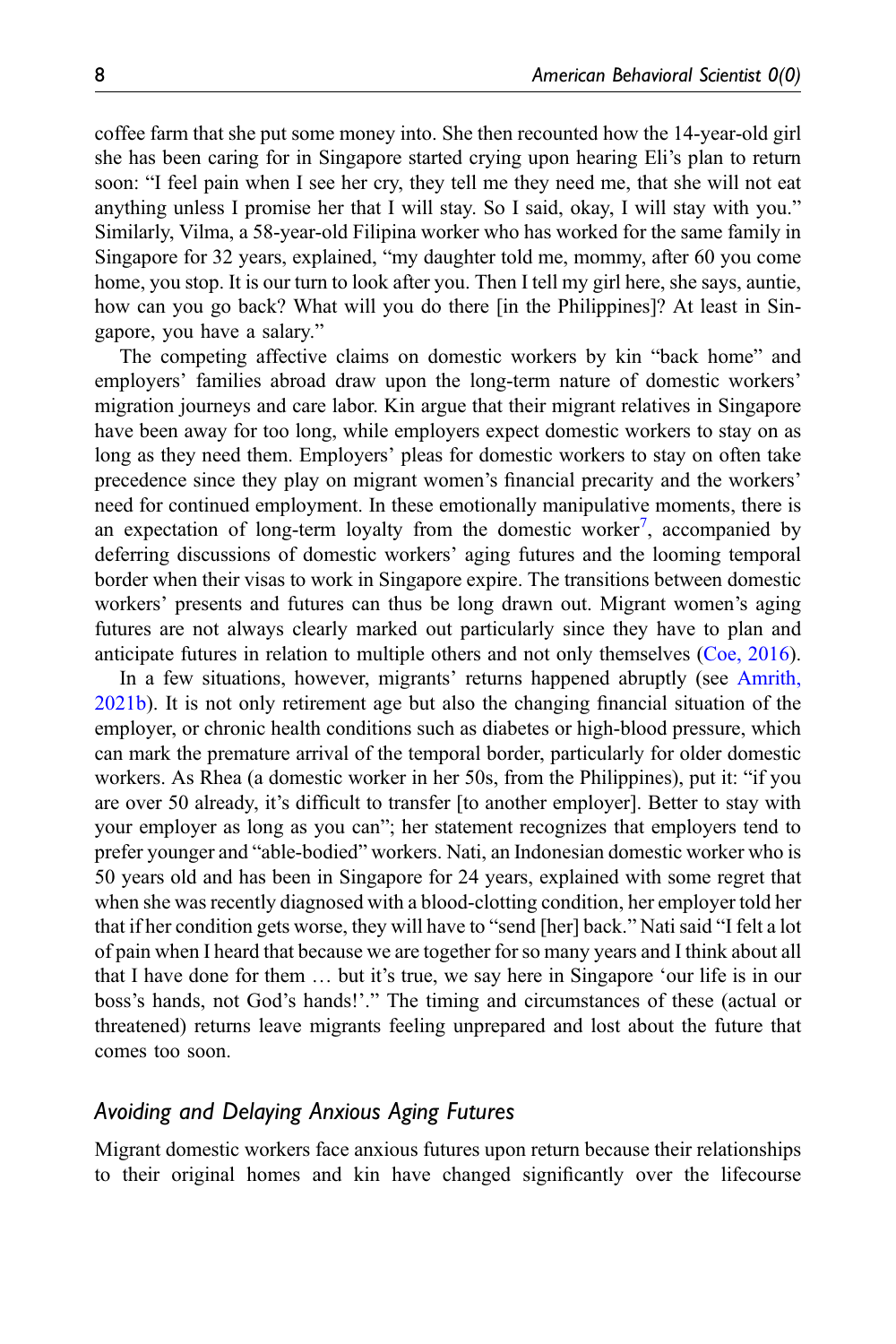([Constable, 1999\)](#page-14-9). Confronting temporal borders thus also involves confronting the emotional borders that have emerged as a result of long years away from their families. Migrant women also face ongoing financial precarity ([Silvey & Parreñas,](#page-15-5) [2020\)](#page-15-5) and there are gendered expectations on how they ought to behave, which will accompany them into old-age. These intersecting insecurities contribute to migrant women pushing back the temporal border, avoiding and delaying their returns home in later life.

Migrant women talk extensively about their need to fulfill a number of financial obligations back home while they are abroad—to put children through school, build a house, cover emergencies, or pay the medical bills of older parents or chronically ill relatives—all of which delay their returns indefinitely. There is equally a fear of returning to a life they left behind, of falling back into normative gender roles, of performing care work without an income, or of being bored. As Rhea remarked, "if I go home, I'll do the same work but I won't get paid. Here I get paid!". For all the investments that women make in their hometowns and for all the longing they express to be reunited with their families, return is seen as a journey backward rather than forward. As a single woman who did not marry in order to earn money for her family abroad, Theena, a 48-year-old domestic worker from India (and in Singapore for 19 years), has found a new sense of freedom in Singapore. Walking her employer's dog outside on her own after dark and choosing how to spend her leisure time with friends on Sundays are things she believes she would not have the freedom to do in her village as a single woman given the moral judgments and expectations of kin and neighbors. While Theena feels more confident about standing up to them upon her eventual return, she is also afraid of losing her independence and returning to former gendered roles and expectations. Even with some time to go until she approaches the temporal border, Theena already anticipates a future back home with ambivalence.

Relationships "back home" also shift quite significantly over time. Many of the women in my study had lost one or both of their parents, and a number went through marital separations in their forties and fifties. A lifecourse perspective [\(Coe, 2016;](#page-14-12) [Johnson-Hanks, 2002\)](#page-14-14) reiterates how notions of home are not static but are marked by the dynamic relationships that constitute these homes. Rose, from Laguna province in the Philippines, approaching 60 and in Singapore for 32 years, reflected on her recent separation with her unfaithful husband who had been working in Saudi Arabia: "I don't like that kind of husband. I would rather stay alone and [be] happy than wait for his money. That is why I always keep this job." Rose explained that if she were to return, her family would pressure her to reconcile with her husband. She said, "in the Philippines, they don't understand if you want to stay alone. If I stay here, they will leave me alone." She added, "my family and friends [in the Philippines] have their own lives, their own children, grandchildren!" Concerned that she will not share the same experiences as her peers, Rose tries to delay returning, while continuing to provide financially for her aging mother and her many nieces and nephews. After decades-long processes of negotiating kin relationships, earning and providing, Rose's anticipation of the future is tainted by her husband's betrayal.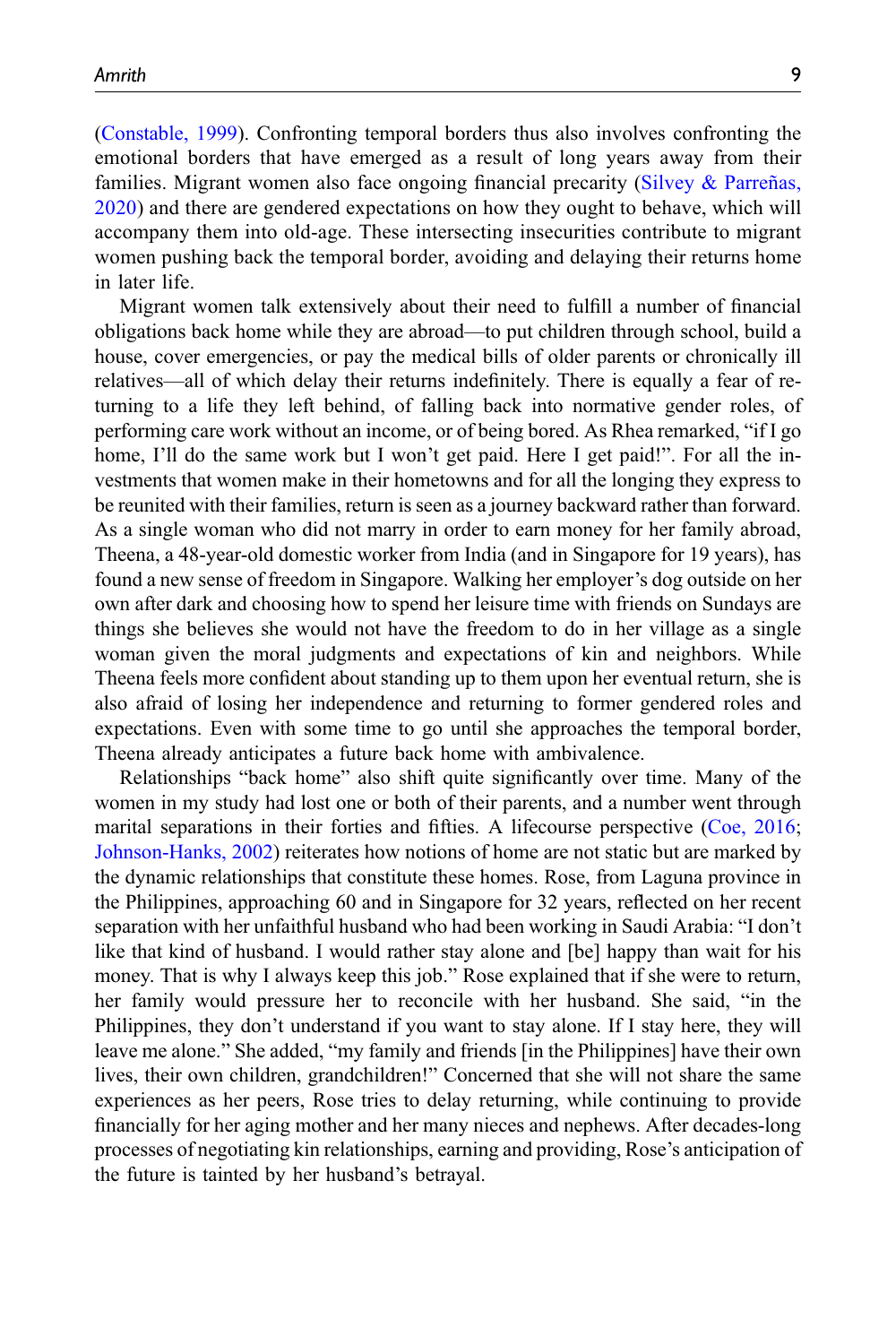Rose's worries are accentuated when she hears about her friends' challenging experiences of return. She talks about her friend Angela at length, who had been in Singapore for 26 years and returned home at the age of 60. Rose explains that since Angela was the only former migrant in the family, the responsibility to take care of her aging siblings' medical expenses fell on her, and she ran out of money not long after her return. Rose is perplexed why Angela did not ask her daughter for money but reflected sadly that "without your money [as a remittance-sending-migrant], maybe they are not nice to you anymore." Temporal borders are thus a reminder not only of the long distances that have separated domestic workers from their families but how the passing of time might create social and emotional borders among kin [\(Sakti, 2020](#page-15-9)). This is also because domestic workers and their kin do not always share the details of their lives with each other on home visits or video calls (see also [Madianou & Miller, 2012;](#page-15-10) [Sampaio, 2020\)](#page-15-11), and there are differing expectations on how care ought to be provided in migrant families (both during and post-migration).

Many women in my study echoed this point in saying that they do not want to depend on their children. In spite of their regular digital communications and visits home, they worry about emotional bonds fading. Vilma, for instance, said, "I am still here because I need to save for my own age and future, I don't want to ask my children for money." Hence, she participates in an informal village-based savings club every week with friends in a similar situation. These anxieties further expose the contradictions of both receiving country and country-of-origin policies, which benefit from migrants' long-term financial contributions and labor, but do not care for migrants at the end of their working lives. Cris (introduced earlier) further pointed out that "in the Philippines, if you don't have money, you will die faster … if you cannot pay the deposit, [the hospitals] will not admit you." In large part, older migrant women do not know what their precarious aging futures hold. The idea of leaving their independent and active breadwinner lives is one that generates much anxiety, financially and emotionally, and shapes how migrant women anticipate the future.

## Planning and Imagining Transnational Futures

Once older domestic workers retire and return to their countries of origin, their ability to lead transnational lives becomes constrained. Obtaining a work visa to migrate onwards to other countries is difficult after a certain age, and financial limitations make it challenging to continue a transnationally mobile life. To confront futures that are less anxiety-laden, some migrant women think of ways to bridge the anticipated ruptures of temporal borders by carrying elements of their transnational lives with them when they return, practically, ethically, spiritually, and imaginatively. This is not surprising as a rich literature has shed light on the moral, creative, and spiritual projects that migrant women develop abroad, including religious pilgrimages, forms of activism, and community engagement [\(Constable, 1999](#page-14-9); [Johnson &](#page-14-10) [Werbner, 2010;](#page-14-10) [Liebelt, 2011](#page-14-15)). These agentic practices are illustrative of the complex forms of belonging and identity that they develop abroad. They also complicate narratives that migrants' journeys abroad revolve exclusively around supporting their families. In their long stays in Singapore, the women I encountered similarly engage with religious and spiritual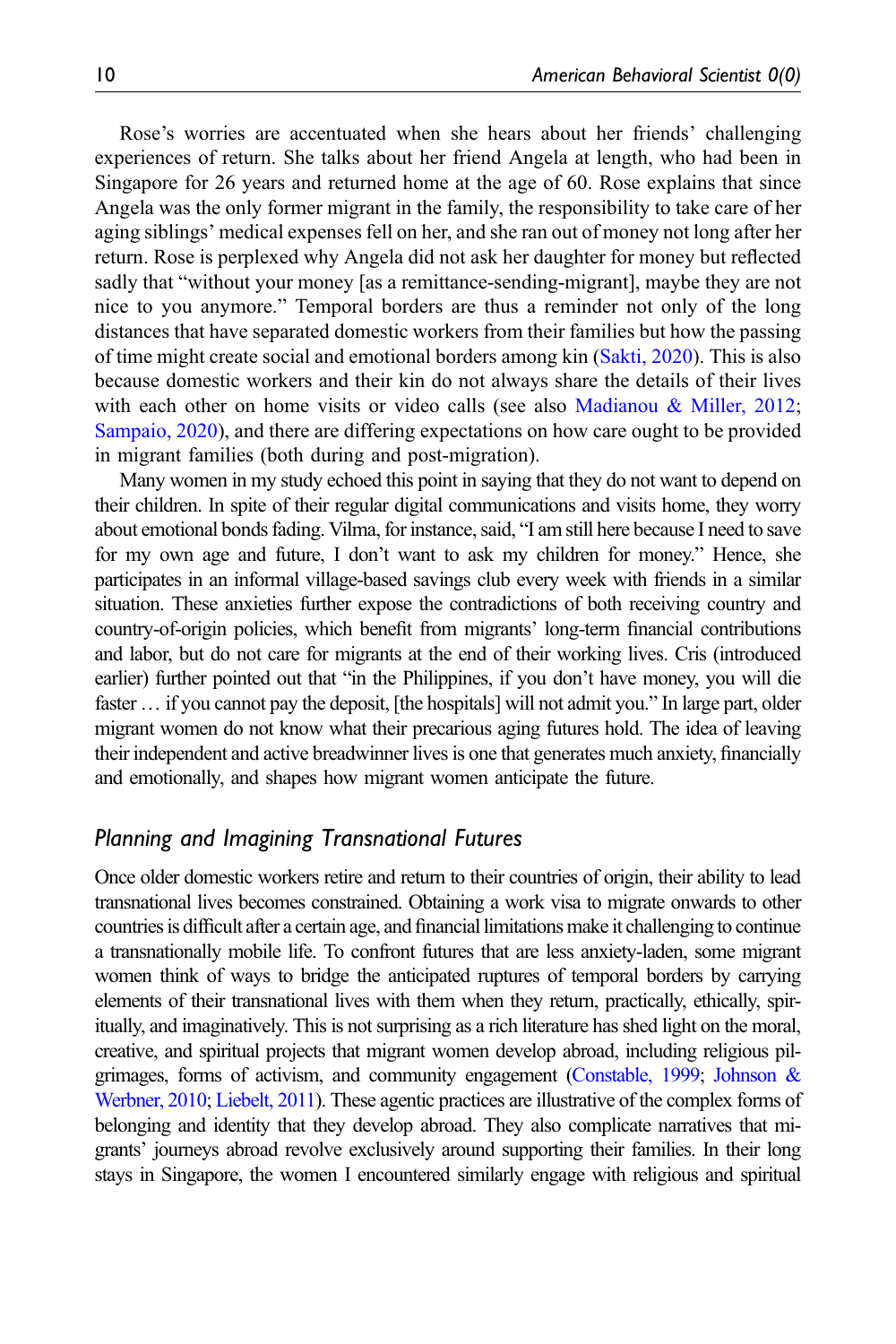communities. They find a new sense of independence and participate in skills and "upgrading" courses, which end up having some bearing in how they imagine their futures in retirement.

Sundays, for instance, the 1 day off per week (or in some cases, fortnight) that migrant domestic workers have, take on renewed importance for those approaching retirement. Many of my interlocutors enrolled in Sunday classes to learn new skills such as cosmetology, caregiving and baking, or participated in Zumba classes to keep fit. Some took courses in business and entrepreneurship, increasingly popular offerings, which teach them to budget, save, and make business plans, consistent with the neoliberal idea that they are increasingly responsible for their own futures [\(Amrith,](#page-13-5) [2021b\)](#page-13-5). Many of these courses offer certificates that women hope will help them in navigating the future. The women I met in these spaces would often contrast their own efforts with the ones who just "sit around," commenting that they are short-sighted and wasting their time. I heard many ideas such as opening an international guest house, a boarding house for students, and multi-cuisine restaurants that would make use of their cosmopolitan experiences from their time abroad. Through these creative ideas, domestic workers anticipate different possible futures.

A number of my interlocutors also engaged in practices of giving and volunteering in Singapore's multicultural spaces. I heard stories from women about going to the temple every Sunday to prepare and serve meals for temple visitors, staying late afterward to clean the grounds; or similarly, going early to church to prepare breakfast and volunteer during services as ushers. I met others who volunteered alongside Singaporeans at a shelter for domestic workers, at a disability association and in eldercare nursing homes. One group of friends explained how their volunteer work every Sunday morning, "actually gives us more energy to help others, and also we learn many things." Jess, a 59-year-old who arrived in Singapore from the Philippines in the late 1980s, explained how she felt about her volunteer work in a nursing home; "when you go, it's refreshing, then at the end of the day your body is very light. They give patients for me to look after, and to talk to …. Malay, Chinese, Indian … I really enjoy that." Many of my interlocutors and their friends, across all nationalities, were doing this unpaid, volunteer work on their day off. These practices were meaningful to women's sense of self and belonging in ways that transcended the logic of the immigration regime which separates "locals" and "foreigners." However, the vibrant forms to belonging they have constructed over the course of decades and which refuse the state's demarcations of their place in the society, become increasingly fragile in the light of temporal borders. Temporal borders do not recognize these acts and practices of belonging, and threaten to diminish the meaningful connections that migrant women develop.

At the same time, it is these very acts of volunteering and building connections that imaginatively connect migrant women to their futures. A common narrative among my research participants is that doing good deeds and helping others are ultimately what matter for one's future. These ideas are framed in religious idioms of karma, or the judgment of God, emphasizing that their moral subjectivities are what will give them a sense of continuity across temporal borders and existential impasses, in spite of uncertainties that await them. Dasuni, a 49-year-old domestic worker from Sri Lanka who has been in Singapore for 20 years converted from Buddhism to Christianity about 10 years after arriving. She explained that "if I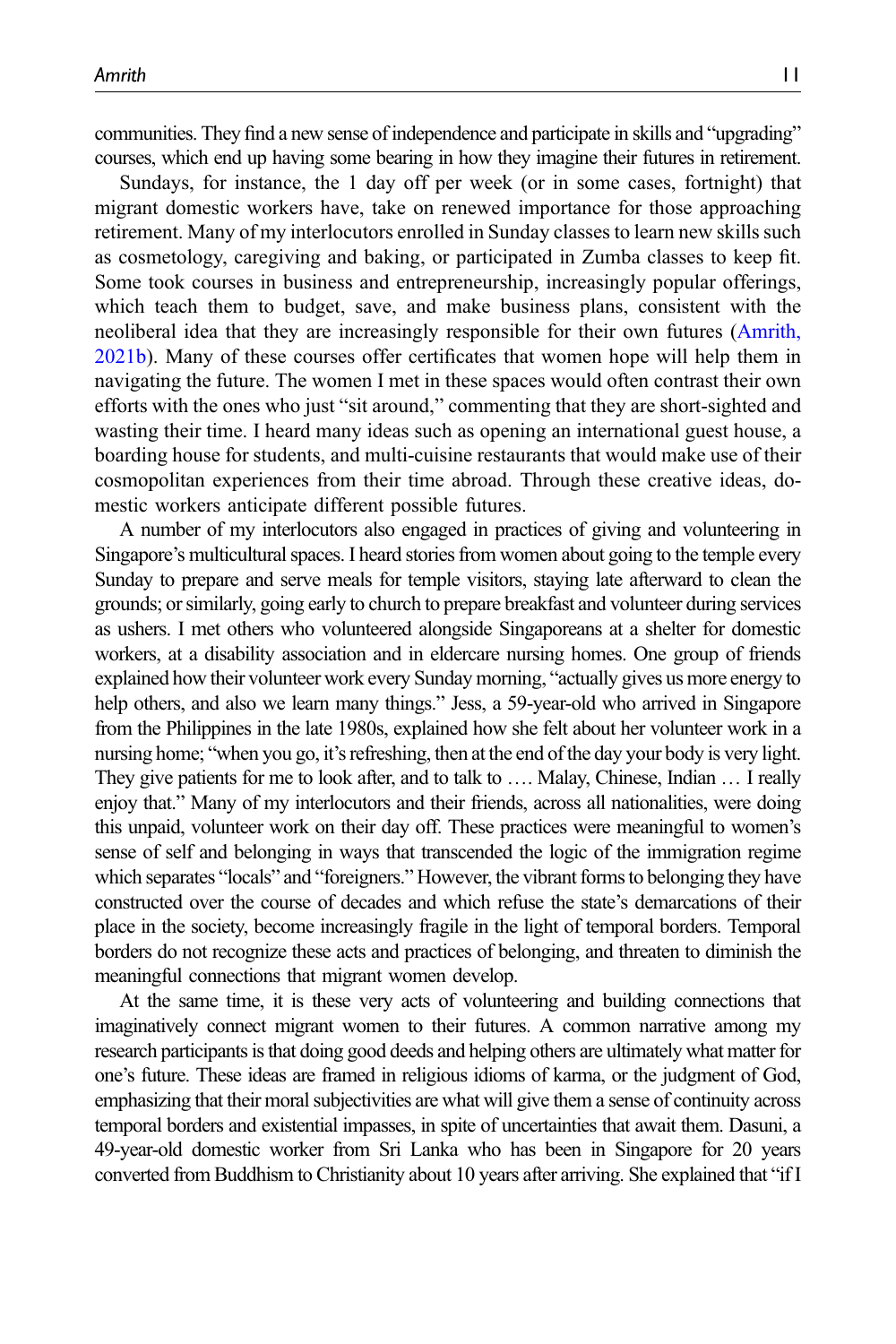one day have to return [to Sri Lanka] I just want to make sure that my house has a prayer room upstairs where I will spend all my days. That is all I need to feel peace." Dasuni is not fearfully anticipating the unknown, but finds solace in the spiritual continuities between her present and future, and between Singapore and her hometown in Sri Lanka and hopes to continue her service to her faith once she eventually returns.

In a few cases, the migrations of the next generation could offer one avenue for continued transnational connection among returnees. This is seen in the case of Lena who worked in Singapore for 25 years and returned to her hometown near Cebu in the Philippines at the age of 59. Her daughter now works in Singapore as a domestic worker, serving as a link between Lena's life in Singapore and her "new/old" life in the Philippines. Lena looks after her daughter's children, while her daughter's remittances support the family household. Lena maintains Facebook contact with her many friends and former employers, regularly sharing photographic memories of her time with them. This arrangement allows migrant women to imagine their lives as a part of an ongoing intergenerational cycle of transnational care ([David & Liebelt, 2011\)](#page-14-16), in spite of the temporal border that marks the end of transnational working lives and the ongoing forms of precarity that underlie and perpetuate these cycles of mobility.

## Conclusion

Migrant domestic workers find themselves facing uncertain and insecure futures. The narratives in this paper have examined how institutionally defined retirement and return constitute temporal borders that migrant women are not always prepared for, marking the transition from a known transnational present to an unknown future in the migrants' countries of origin. For migrant women, the temporal border marks the end of their working lives abroad and a transition into what they hope will be a new phase of activity. Such transitions are thus not simply about moving from work to retirement according to more rigid notions of 'life stages', but involve a re-thinking—sometimes in non-linear ways—of place, relationships, and what it means to live a meaningful life. I argue that temporal borders are felt acutely by low-wage female temporary migrants who are subjected to mandatory returns. Temporary migration regimes are classed, gendered, and racialized as they constrict the mobilities of migrant domestic workers as noncitizen "others" over the course of their working lives abroad. They further shape their aging futures since domestic workers neither hold the means or the privileges to stay on in Singapore, nor do they have the ability to move flexibly between different countries in later life. Reintegration into their home communities, both financially and emotionally, is also challenging for migrant women after decades abroad. As such, there are conflictual and unequal intersections between citizenship, home, gender, and care over time.

The article has additionally argued for the value of studying the aging futures of migrants from the vantage point of late middle-age as migrant women begin anticipating the temporal border. Such spaces of anticipation are characterized by a looming "presence of the future," uncertainty, and conflicting emotions ([Anderson, 2010;](#page-13-8)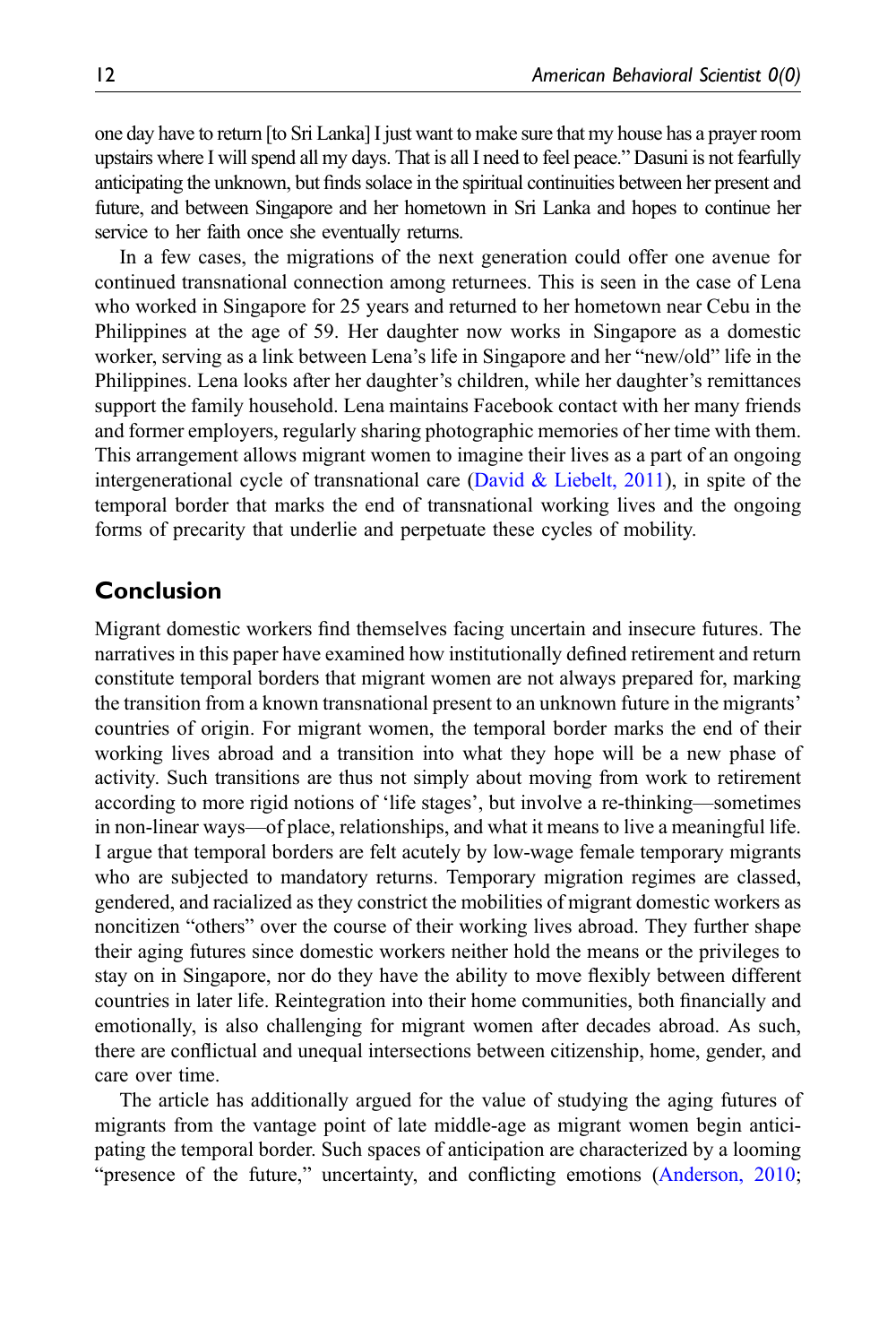[Appadurai, 2013\)](#page-13-7), whereby the future is imagined with varying degrees of concreteness and vagueness. The experiences of the women featured in this paper demonstrate how people who have lived their lives transnationally hold multiple senses of home, kinship, and belonging that cannot easily be disentangled, even when immigration regimes leave them little choice in the matter. Approaching the temporal border and an impending return home thus requires migrants to tackle uncomfortable questions relating to their aging futures including their care, financial and emotional security, and to reflect on where their important social relationships, past and present, are located. The temporal border complicates transnational belonging because it becomes difficult for migrant women to live transnational lives once they return to their countries of origin.

While migrant women cannot directly change the structural constraints that require them to return at a certain age, there is still nevertheless room to maneuver around the timing of these temporal borders, as the narratives in this paper have demonstrated. Such strategies may be emotional, practical, moral and spiritual. One common strategy to prolong migrant women's time abroad is to claim "indispensable" employment relationships which enable contract extensions. Another strategy is to delay or avoid returns for as long as possible to homes and kin relationships that have long changed. Some women suggest that if their care goes unreciprocated (by employers or kin), their embodied, ethical practices of self-transformation through volunteer work, faith-based commitments, and "doing good" are what will carry them across temporal borders and into their futures, materially and imaginatively. These narratives recall Erica [Vogel \(2020\)](#page-15-7)'s suggestion that migrants' cosmopolitan experiences propel them into imagining future possibilities beyond the bounds of "here" and "there" as "globalization continues to impact people's lives and ideas about their futures and pasts long after they have stopped moving, or that particular global moment has come to an end." While there remains a tentative quality to these future possibilities for middle-aged women migrants who are anxious about returning in older age, they nevertheless re-orient their actions in the present to find ways to soften the ruptures of temporal borders. In these important ways, migrant women express their agency in the face of temporal borders, which are not insurmountable, but malleable and hold creative potential.

#### Acknowledgments

I am grateful to the anonymous reviewers and Guest Editors of the Special Issue for their insightful and constructive feedback, and to Nicole Constable, Victoria K. Sakti, Dora Sampaio, and Nele Wolter for their valuable comments on earlier drafts of this paper. My sincere thanks also to the migrant women who shared their stories, time, and trust.

#### Declaration of Conflicting Interests

The author(s) declared no potential conflicts of interest with respect to the research, authorship, and/or publication of this article.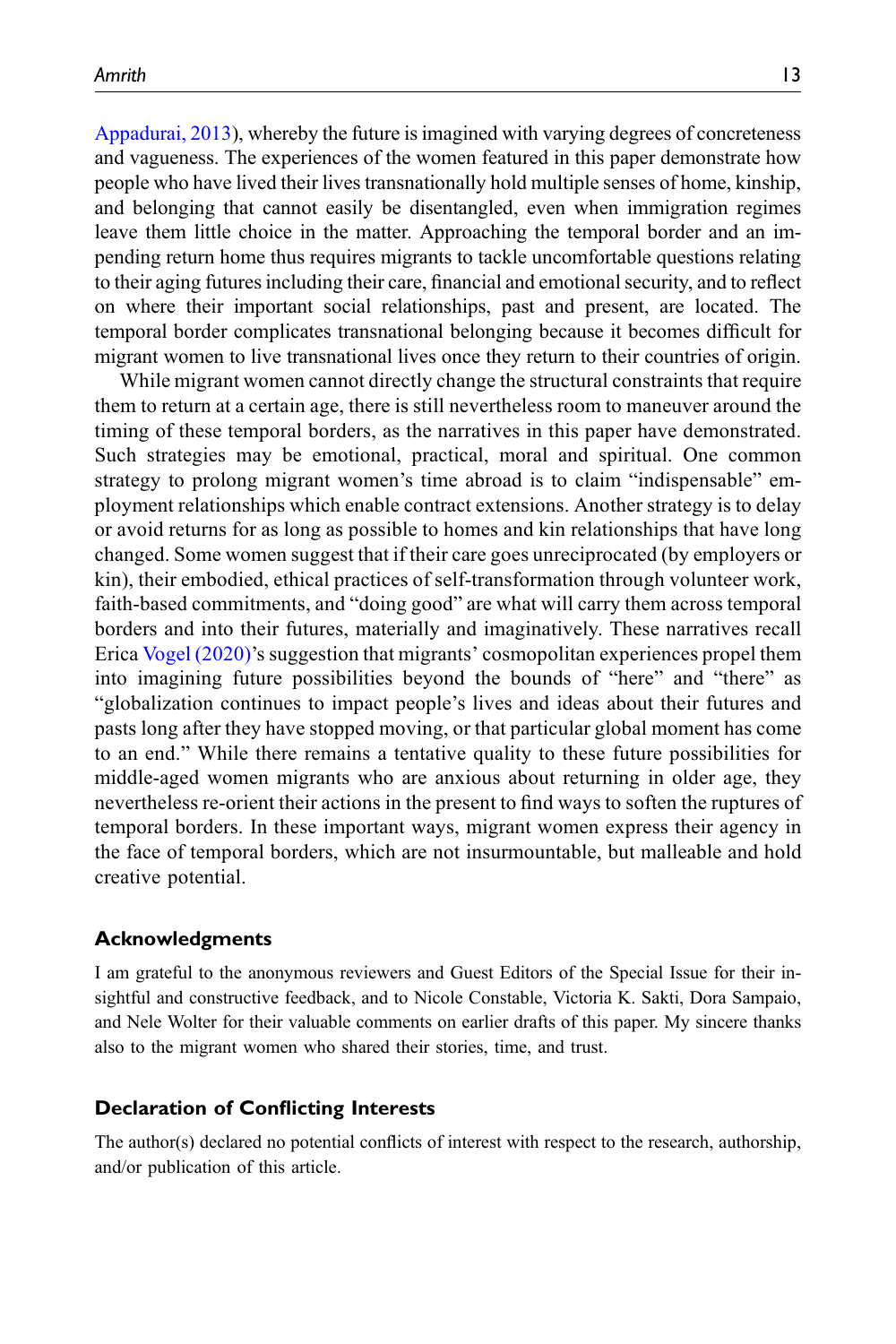#### Funding

The author(s) disclosed receipt of the following financial support for the research, authorship, and/or publication of this article: This research is supported by the Max Planck Society in the framework of the 'Ageing in a Time of Mobility' Research Group.

### <span id="page-13-0"></span>**Notes**

- 1. This "typology of return" displayed on the slides was material produced by Philippine state agencies and seems to be inspired by Francisco Cerase'[s \(1974\)](#page-14-17) typology on Southern Italians in the United States.
- <span id="page-13-1"></span>2. Ministry of Manpower, Singapore: [https://www.mom.gov.sg/documents-and-publications/](https://www.mom.gov.sg/documents-and-publications/foreign-workforce-numbers) [foreign-workforce-numbers](https://www.mom.gov.sg/documents-and-publications/foreign-workforce-numbers) (Accessed 10 September 2021).
- <span id="page-13-2"></span>3. Ministry of Manpower, Singapore: [https://www.mom.gov.sg/passes-and-permits/work](https://www.mom.gov.sg/passes-and-permits/work-permit-for-foreign-worker/sector-specific-rules/work-permit-conditions)[permit-for-foreign-worker/sector-speci](https://www.mom.gov.sg/passes-and-permits/work-permit-for-foreign-worker/sector-specific-rules/work-permit-conditions)fic-rules/work-permit-conditions (Accessed 10 September 2021).
- <span id="page-13-3"></span>4. Ministry of Manpower, Singapore: [https://www.mom.gov.sg/passes-and-permits/work](https://www.mom.gov.sg/passes-and-permits/work-permit-for-foreign-domestic-worker/eligibility-and-requirements/fdw-eligibility)[permit-for-foreign-domestic-worker/eligibility-and-requirements/fdw-eligibility](https://www.mom.gov.sg/passes-and-permits/work-permit-for-foreign-domestic-worker/eligibility-and-requirements/fdw-eligibility) (Accessed 10 September 2021).
- <span id="page-13-4"></span>5. The term was first used by [Mezzadra and Neilson \(2013\)](#page-15-12) in the context of detention and deportation and how temporal borders impose modes of waiting on migrants.
- <span id="page-13-9"></span>6. Fieldwork was carried out over 6 months between late 2018 and early 2020, with ongoing contact via digital media with some participants. The main language of communication with domestic workers of different nationalities was English, with some Tagalog and Tamil used in interviews with Filipino and Tamil domestic workers respectively. The names in this paper are pseudonyms and identifying information has been removed. The domestic workers were fully informed about the research project and gave their verbal consent to participate. Some interviews were recorded, others were not, according to the wishes of the domestic workers and in recognition of their vulnerable positionalities in Singapore.
- <span id="page-13-10"></span>7. See [Ray and Qayum \(2009\)](#page-15-13) for a discussion on loyalty and reciprocity among domestic workers in Kolkata.

#### <span id="page-13-6"></span>**References**

- <span id="page-13-5"></span>Amrith, M. (2021a). The linear imagination, stalled: Changing temporal horizons in migrant journeys. Global Networks, 21(1), 127–145. <https://doi.org/10.1111/glob.12280>
- <span id="page-13-8"></span>Amrith, M. (2021b). Ageing bodies, precarious futures: the (im)mobilities of 'temporary' migrant domestic workers over time. *Mobilities*, 16(2), 249–261. [https://doi.org/10.1080/17450101.](https://doi.org/10.1080/17450101.2021.1885834) [2021.1885834](https://doi.org/10.1080/17450101.2021.1885834)
- <span id="page-13-7"></span>Anderson, B. (2010). Preemption, precaution, preparedness: Anticipatory action and future geographies. Progress in Human Geography, 34(6), 777–798. [https://doi.org/10.1177/](https://doi.org/10.1177/0309132510362600) [0309132510362600](https://doi.org/10.1177/0309132510362600)
- Appadurai, A. (2013). The future as cultural fact: Essays on the global condition. Verso.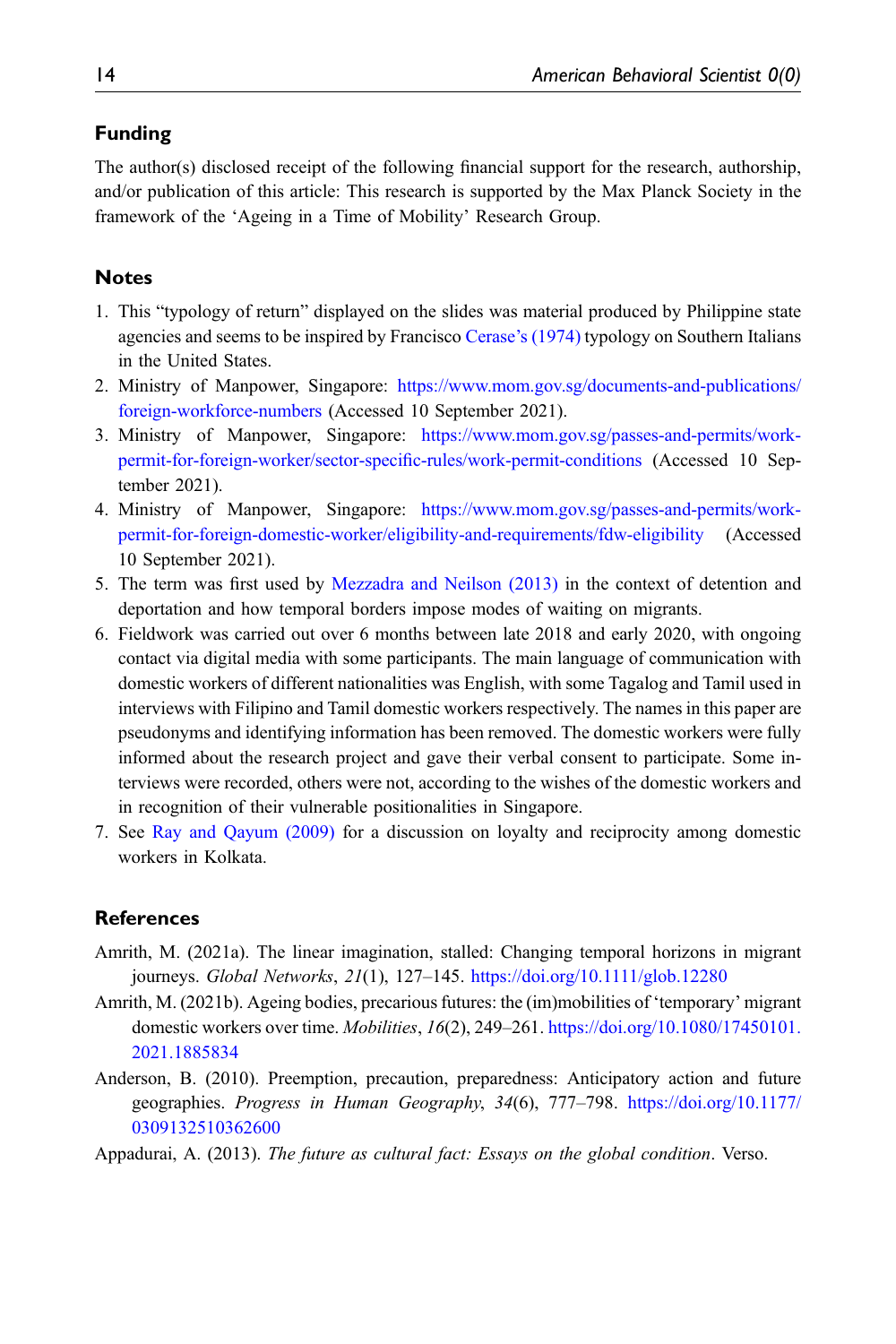- <span id="page-14-4"></span>Baykara-Krumme, H. (2013). Returning, staying, or both? Mobility patterns among elderly Turkish migrants after retirement. Transnational Social Review, 3(1), 11-29. [https://doi.org/](https://doi.org/10.1080/21931674.2013.10820745) [10.1080/21931674.2013.10820745](https://doi.org/10.1080/21931674.2013.10820745)
- <span id="page-14-6"></span>Bélanger, D., & Silvey, R. (2019). An im/mobility turn: Power geometries of care and migration. Journal of Ethnic and Migration Studies, 46(16), 3423–3440. [https://doi.org/10.1080/](https://doi.org/10.1080/1369183X.2019.1592396) [1369183X.2019.1592396](https://doi.org/10.1080/1369183X.2019.1592396)
- <span id="page-14-11"></span>Boccagni, P (2017). Aspirations and the subjective future of migration: Comparing views and desires of the "time ahead" through the narratives of immigrant domestic workers. Journal of Comparative Migration Studies, 5(1), 4. <https://doi.org/10.1186/s40878-016-0047-6>
- <span id="page-14-17"></span>Cerase, F. P. (1974). Expectations and reality: A case study of return migration from the United States to Southern Italy. International Migration Review, 8(2), 245–262. [https://doi.org/10.](https://doi.org/10.1177/019791837400800210) [1177/019791837400800210](https://doi.org/10.1177/019791837400800210)
- <span id="page-14-12"></span>Coe, C. (2016). Orchestrating care in time: Ghanaian migrant women, family, and reciprocity. American Anthropologist, 118(1), 37–48. <https://doi.org/10.1111/aman.12446>
- <span id="page-14-9"></span>Constable, N. (1999). At home but not at home: Filipina narratives of ambivalent returns. Cultural Anthropology, 14(2), 203–228. <https://doi.org/10.1525/can.1999.14.2.203>
- <span id="page-14-13"></span>Crivello, G. (2015). There's no future here": The time and place of children's migration aspirations in Peru. Geoforum, 62, 38-46. <https://doi.org/10.1016/j.geoforum.2015.03.016>
- <span id="page-14-16"></span>David, L. M., & Liebelt, C. (2011). Cycles of care, documentary film. [http://www.lizzamaydavid.](http://www.lizzamaydavid.com/index.php/videos/cycles-of-care/) [com/index.php/videos/cycles-of-care/](http://www.lizzamaydavid.com/index.php/videos/cycles-of-care/).
- <span id="page-14-2"></span>Dodgson, J. (2016). Foreign domestic workers in Singapore: Social and historical perspectives. Lee Kuan Yew School of Public Policy, National University of Singapore.
- <span id="page-14-8"></span>Guevarra, A. R. (2009). Marketing dreams, manufacturing heroes: The transnational labor brokering of Filipino workers. Rutgers.
- <span id="page-14-1"></span>Ho, E., & Huang, S. (2018). Care where you are: Enabling Singaporeans to age well in the community. Lien Foundation and Straits Times Press.
- <span id="page-14-0"></span>Huang, S., Yeoh, B. S. A., & Toyota, M. (2012). Caring for the elderly: The embodied labour of migrant care workers in Singapore. Global Networks, 12(2), 195–215. [https://doi.org/10.](https://doi.org/10.1111/j.1471-0374.2012.00347.x) [1111/j.1471-0374.2012.00347.x](https://doi.org/10.1111/j.1471-0374.2012.00347.x)
- <span id="page-14-3"></span>Hunter, A. (2018). Retirement home? Ageing migrant workers in France and the question of returnIMISCOE research series. Springer Open
- <span id="page-14-14"></span>Johnson-Hanks, J. (2002). On the limits of life stages in ethnography: Toward a theory of vital conjunctures. American Anthropologist, 104(3), 865-880. [https://doi.org/10.1525/aa.2002.](https://doi.org/10.1525/aa.2002.104.3.865) [104.3.865](https://doi.org/10.1525/aa.2002.104.3.865)
- <span id="page-14-10"></span>Johnson, M., & Werbner, P. (2010). Diasporic encounters, sacred journeys: Ritual, normativity and the religious imagination among international Asian migrant women. The Asia Pacific Journal of Anthropology, 11(3–4), 205–218. [https://doi.org/10.1080/14442213.2010.](https://doi.org/10.1080/14442213.2010.517510) [517510](https://doi.org/10.1080/14442213.2010.517510)
- <span id="page-14-7"></span>Kaur, A. (2010). Labour migration trends and policy challenges in Southeast Asia. Policy and Society, 29(4), 385–397. <https://doi.org/10.1016/j.polsoc.2010.09.001>
- <span id="page-14-5"></span>Killias, O. (2018). Follow the maid: Domestic worker migration in and from Indonesia. : NIAS Press
- <span id="page-14-15"></span>Liebelt, C. (2011). Caring for the 'Holy Land': Filipina domestic workers in Israel. Berghahn.